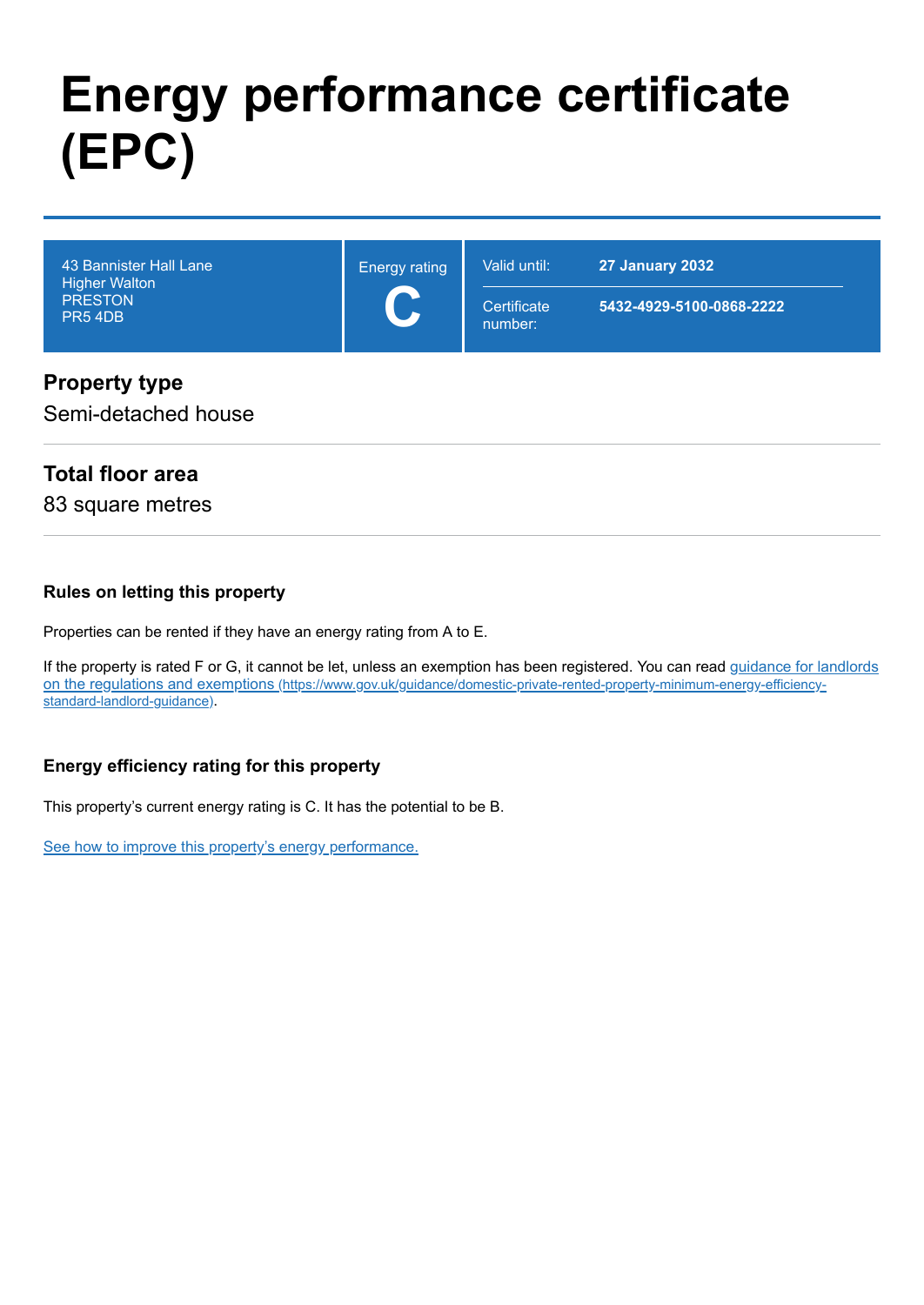| <b>Score</b> | <b>Energy rating</b> | <b>Current</b> | <b>Potential</b> |
|--------------|----------------------|----------------|------------------|
| $92 +$       |                      |                |                  |
| 81-91        | Β                    |                | 85<br>B          |
| 69-80        | $\mathbf C$          | 71   C         |                  |
| 55-68        |                      |                |                  |
| 39-54        | Е                    |                |                  |
| $21 - 38$    | F                    |                |                  |
| $1 - 20$     | G                    |                |                  |

The graph shows this property's current and potential energy efficiency.

Properties are given a rating from A (most efficient) to G (least efficient).

Properties are also given a score. The higher the number the lower your fuel bills are likely to be.

For properties in England and Wales:

- the average energy rating is D
- the average energy score is 60

#### **Breakdown of property's energy performance**

This section shows the energy performance for features of this property. The assessment does not consider the condition of a feature and how well it is working.

Each feature is assessed as one of the following:

- very good (most efficient)
- good
- average
- poor
- very poor (least efficient)

When the description says "assumed", it means that the feature could not be inspected and an assumption has been made based on the property's age and type.

| <b>Feature</b> | <b>Description</b>              | Rating  |
|----------------|---------------------------------|---------|
| Wall           | Cavity wall, filled cavity      | Average |
| Roof           | Pitched, 200 mm loft insulation | Good    |
| Roof           | Roof room(s), insulated         | Good    |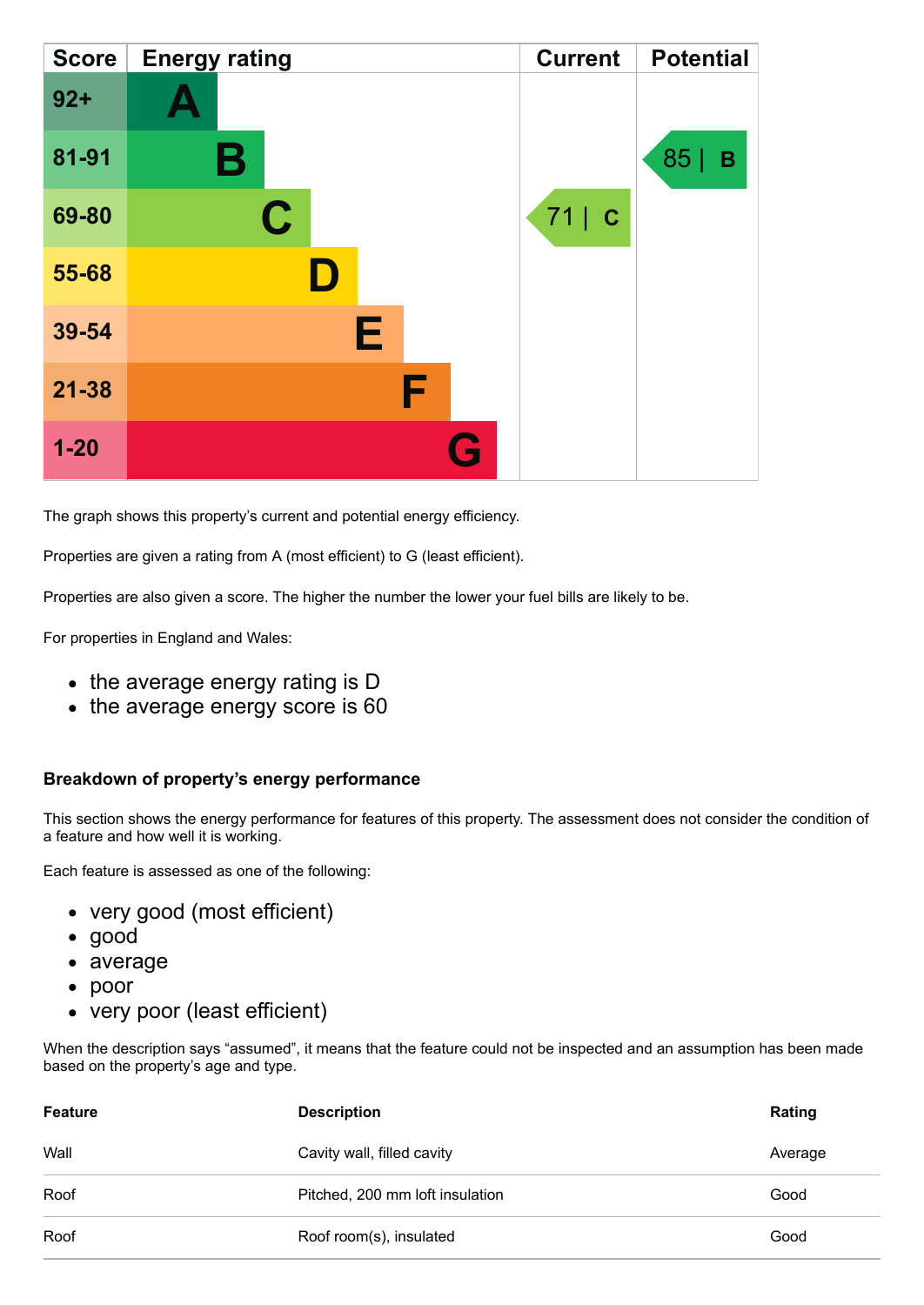| <b>Feature</b>       | <b>Description</b>                       | Rating    |
|----------------------|------------------------------------------|-----------|
| Window               | Fully double glazed                      | Average   |
| Main heating         | Boiler and radiators, mains gas          | Good      |
| Main heating control | Programmer, room thermostat and TRVs     | Good      |
| Hot water            | From main system                         | Good      |
| Lighting             | Low energy lighting in all fixed outlets | Very good |
| Floor                | Suspended, no insulation (assumed)       | N/A       |
| Secondary heating    | Room heaters, mains gas                  | N/A       |

## **Primary energy use**

The primary energy use for this property per year is 193 kilowatt hours per square metre (kWh/m2).

#### What is primary energy use?

#### **Environmental impact of this property**

This property's current environmental impact rating is C. It has the potential to be B.

Properties are rated in a scale from A to G based on how much carbon dioxide (CO2) they produce.

Properties with an A rating produce less CO2 than G rated properties.

#### **An average household produces**

6 tonnes of CO2

#### **This property produces**

2.8 tonnes of CO2

#### **This property's potential production**

1.5 tonnes of CO2

By making the [recommended changes,](#page-3-0) you could reduce this property's CO2 emissions by 1.3 tonnes per year. This will help to protect the environment.

Environmental impact ratings are based on assumptions about average occupancy and energy use. They may not reflect how energy is consumed by the people living at the property.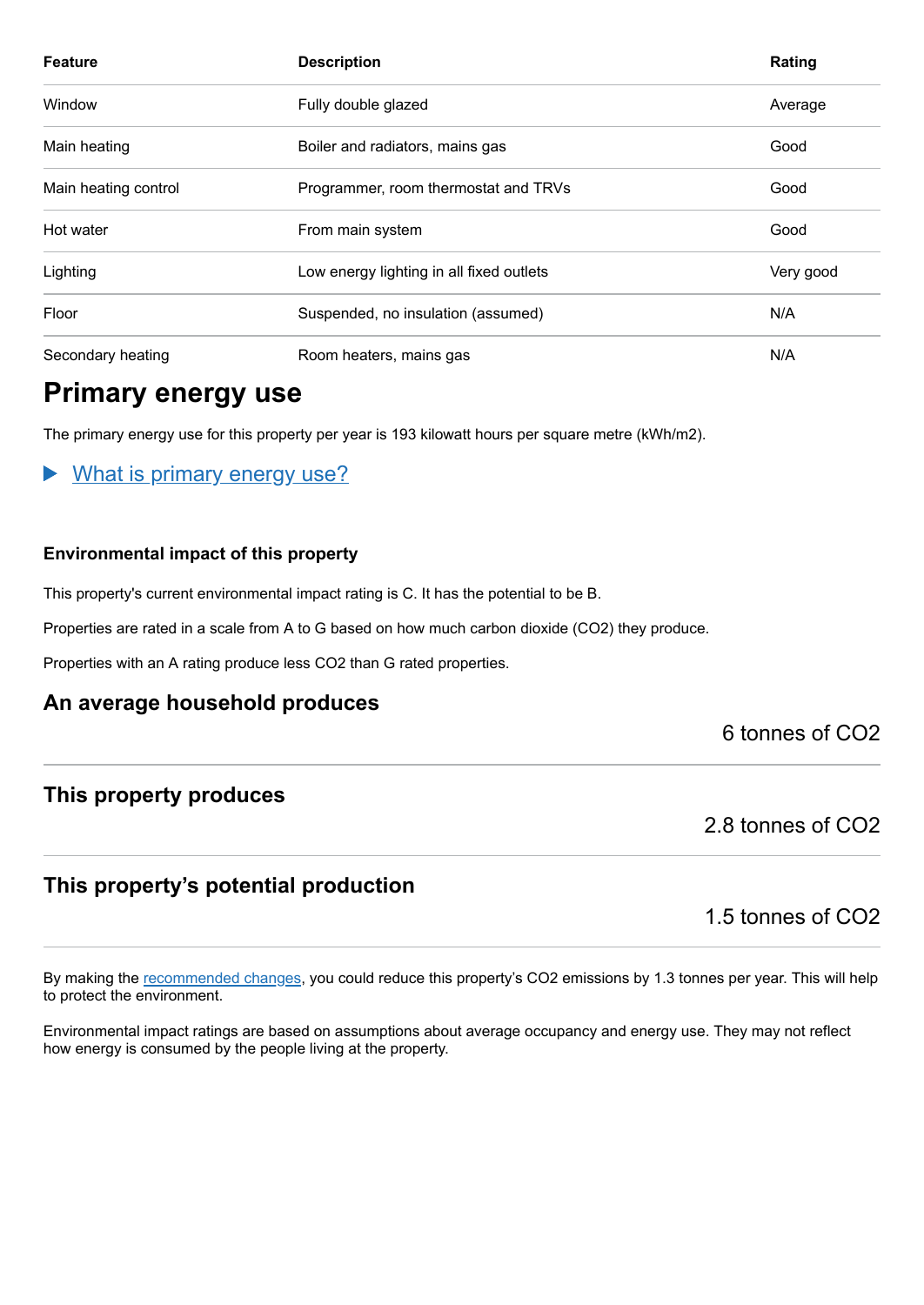#### <span id="page-3-0"></span>**How to improve this property's energy performance**

Making any of the recommended changes will improve this property's energy efficiency.

If you make all of the recommended changes, this will improve the property's energy rating and score from C (71) to B (85).

What is an energy rating?

# **Recommendation 1: Floor insulation (suspended floor)**

Floor insulation (suspended floor)

**Typical installation cost**

**Typical yearly saving**

**Potential rating after carrying out recommendation 1**

| <b>Recommendation 2: Solar water heating</b> |  |  |  |  |
|----------------------------------------------|--|--|--|--|
|----------------------------------------------|--|--|--|--|

Solar water heating

**Typical installation cost**

**Typical yearly saving**

**Potential rating after carrying out recommendations 1 and 2**

# **Recommendation 3: Solar photovoltaic panels, 2.5 kWp**

Solar photovoltaic panels

**Typical installation cost**

£3,500 - £5,500





£45

£4,000 - £6,000

£26

75 | C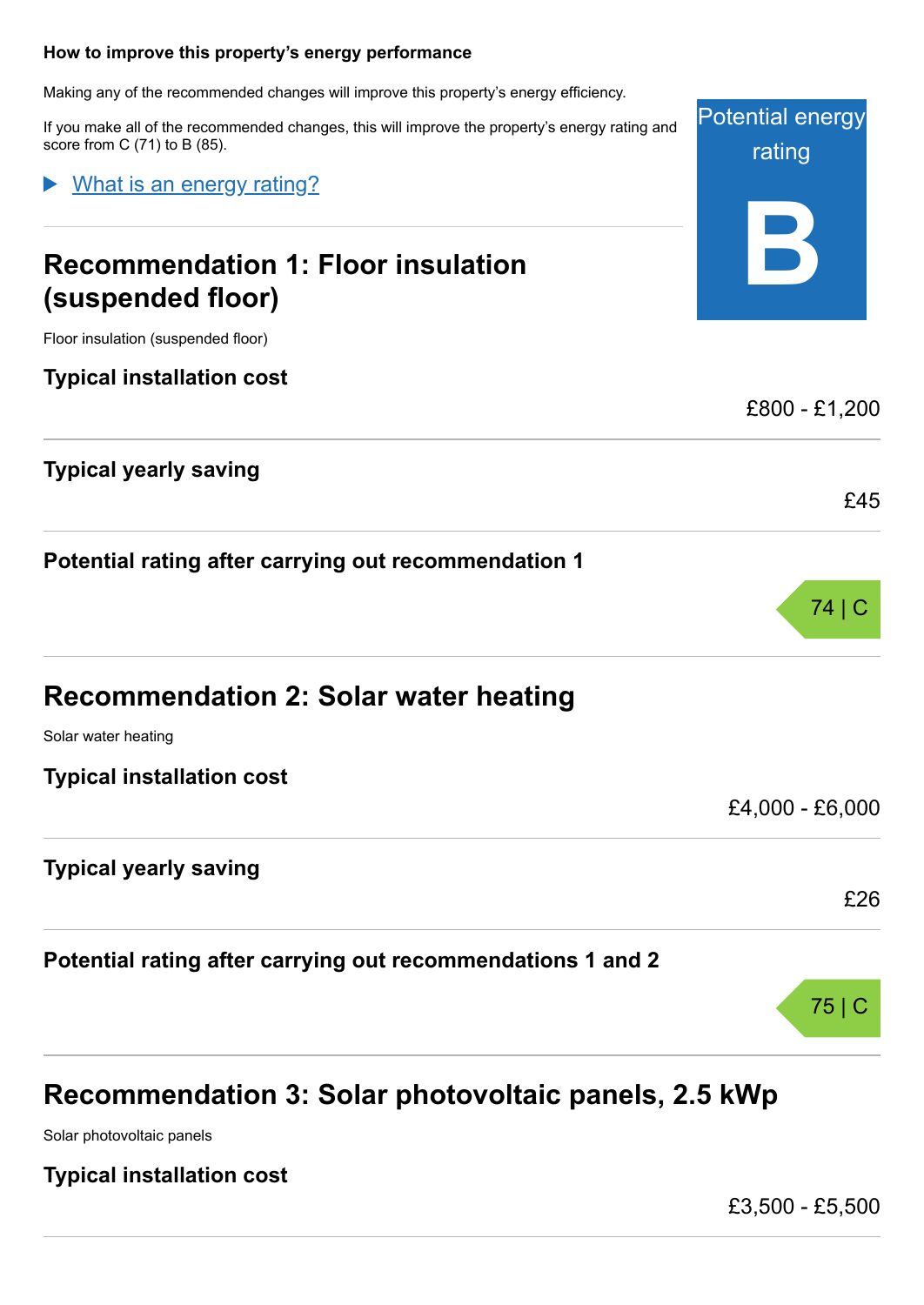# **Potential rating after carrying out recommendations 1 to 3**

# **Paying for energy improvements**

[Find energy grants and ways to save energy in your home.](https://www.gov.uk/improve-energy-efficiency) (https://www.gov.uk/improve-energy-efficiency)

**Estimated energy use and potential savings**

**Estimated yearly energy cost for this property**

## **Potential saving**

The estimated cost shows how much the average household would spend in this property for heating, lighting and hot water. It is not based on how energy is used by the people living at the property.

The estimated saving is based on making all of the recommendations in [how to improve this property's energy performance.](#page-3-0)

For advice on how to reduce your energy bills visit Simple Energy Advice [\(https://www.simpleenergyadvice.org.uk/\)](https://www.simpleenergyadvice.org.uk/).

# **Heating use in this property**

Heating a property usually makes up the majority of energy costs.

## **Estimated energy used to heat this property**

## **Space heating**

8188 kWh per year

2135 kWh per year

## **Water heating**

## **Potential energy savings by installing insulation**

The assessor did not find any opportunities to save energy by installing insulation in this property.

You might be able to receive Renewable Heat Incentive payments [\(https://www.gov.uk/domestic-renewable-heat-incentive\)](https://www.gov.uk/domestic-renewable-heat-incentive). This will help to reduce carbon emissions by replacing your existing heating system with one that generates renewable heat. The estimated energy required for space and water heating will form the basis of the payments.

£322



£71

£626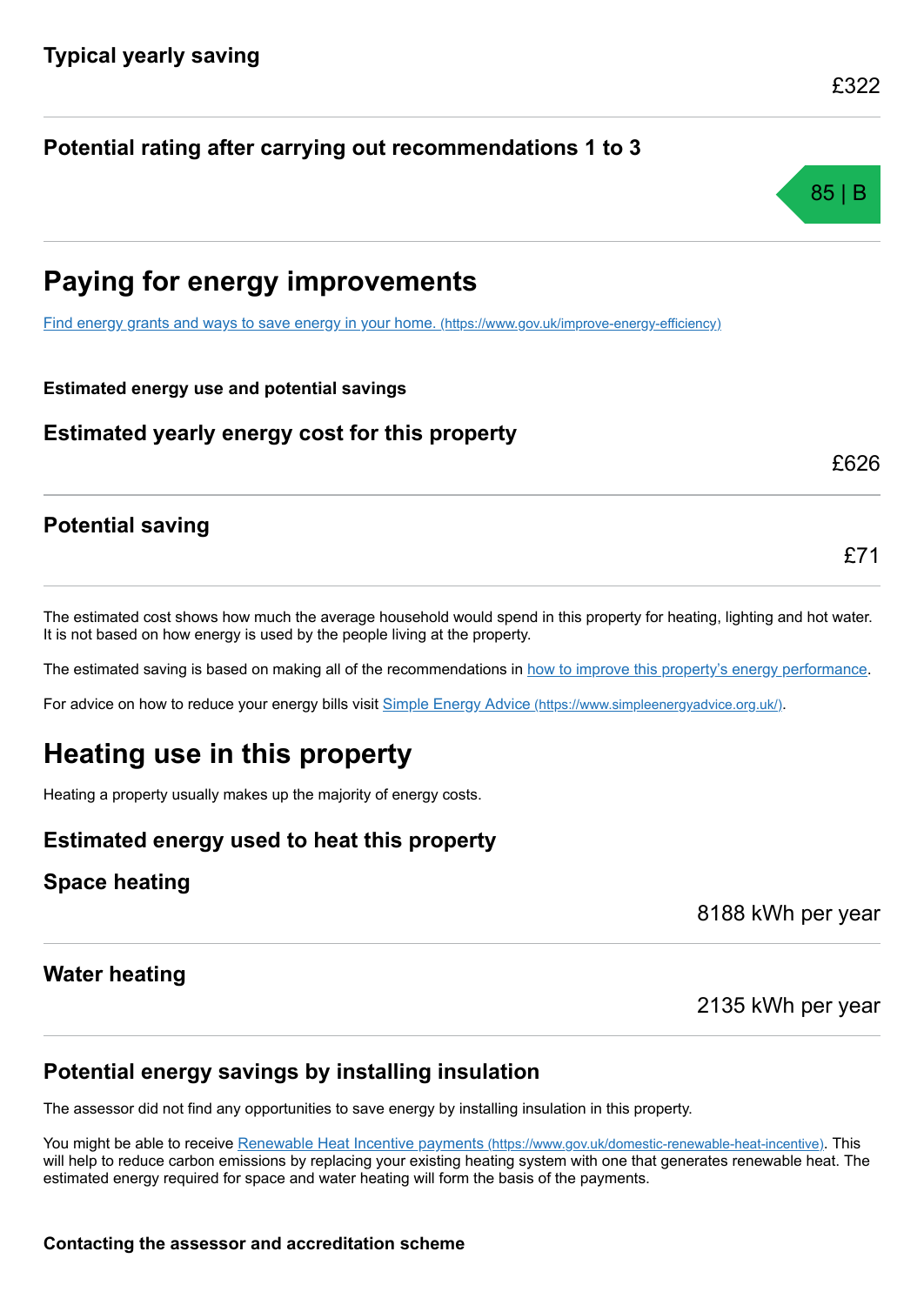This EPC was created by a qualified energy assessor.

If you are unhappy about your property's energy assessment or certificate, you can complain to the assessor directly.

If you are still unhappy after contacting the assessor, you should contact the assessor's accreditation scheme.

Accreditation schemes are appointed by the government to ensure that assessors are qualified to carry out EPC assessments.

# **Assessor contact details**

#### **Assessor's name**

James Phillips

#### **Telephone**

03300 366 327

#### **Email**

[purchase.ledger@landmark.co.uk](mailto:purchase.ledger@landmark.co.uk)

## **Accreditation scheme contact details**

### **Accreditation scheme**

Elmhurst Energy Systems Ltd

#### **Assessor ID**

EES/020887

#### **Telephone**

01455 883 250

#### **Email**

[enquiries@elmhurstenergy.co.uk](mailto:enquiries@elmhurstenergy.co.uk)

# **Assessment details**

**Assessor's declaration** No related party

#### **Date of assessment**

28 January 2022